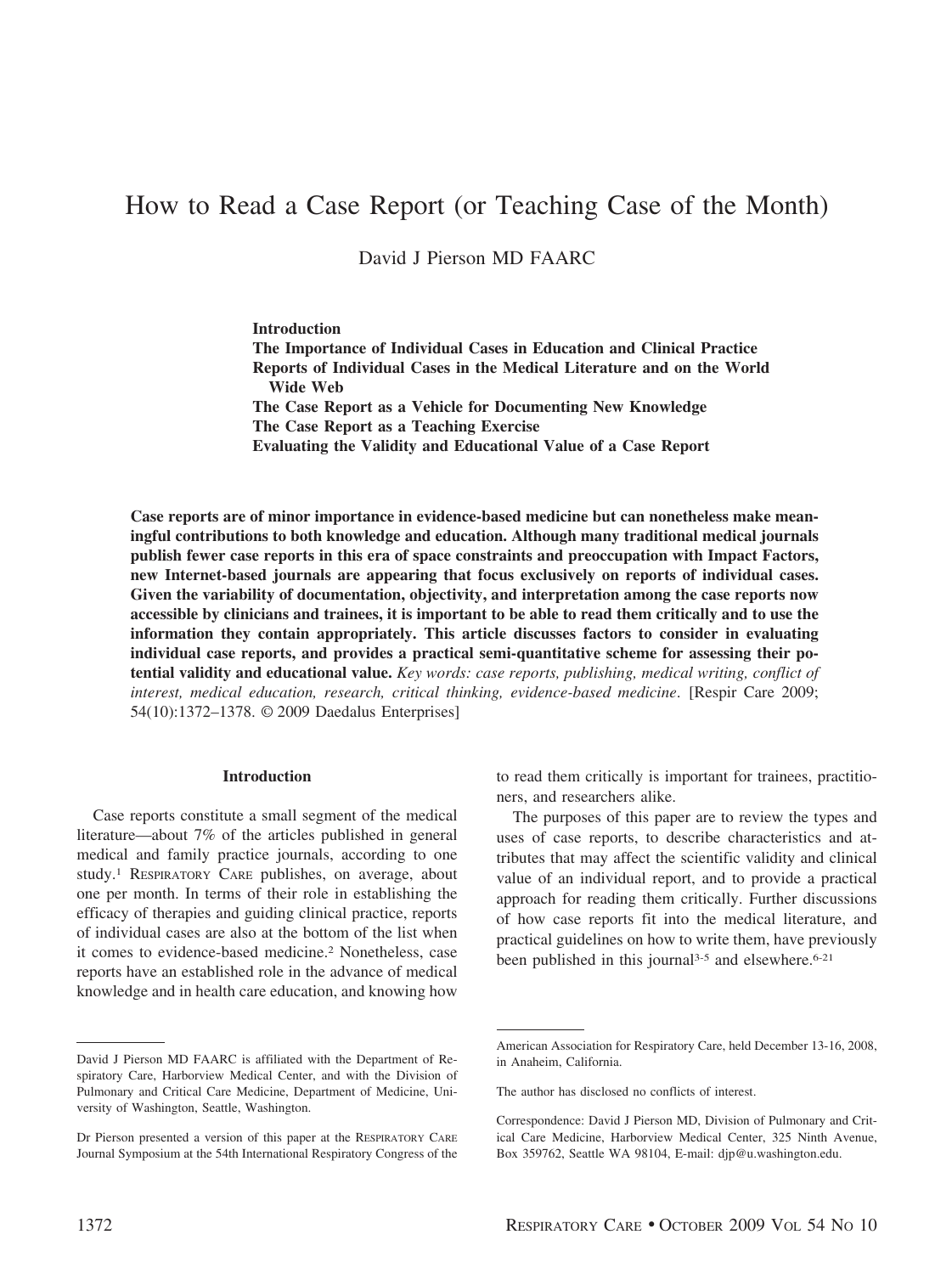#### **The Importance of Individual Cases in Education and Clinical Practice**

For clinicians, the routine of daily work revolves around interactions with individual patients dealt with one at a time, as with work rounds, morning report, and shift-change handoffs. The information transmitted at such times must be complete and accurate, and the press of work load requires that the process be efficient. This is why so much emphasis is placed on structured presentations and standardized procedures for documentation and information transfer among clinicians.

Much of medical education is built on exposure to individual cases. General concepts must be grasped, but experience with specific patients is important for imprinting these concepts in learners' minds and demonstrating their relevance. Case-based conferences, which begin with a description of one patient's presentation and findings and then expand the discussion to broader considerations of pathophysiology and management, are cornerstones of continuing education and quality-improvement activities in hospitals and other health-care settings. The format is equally applicable for professional societies, as with the American Association for Respiratory Care (AARC) Professor's Rounds. About 8% of each year's OPEN FORUM abstracts, presented as poster displays and discussed at mini-symposia during the AARC annual meeting, describe and discuss an individual case.

Individual cases are also used by industry in promotional activities and marketing. Such uses range from testimonials in media advertising to more detailed case vignettes presented as illustrations of the benefits of a particular diagnostic or therapeutic device. In the past, some OPEN FORUM abstracts—and even published case reports— have proven to be thinly-disguised examples of the latter, providing a good example of the need for critical assessment skills on the part of both conference attendees and journal readers.

### **Reports of Individual Cases in the Medical Literature and on the World Wide Web**

Throughout their publication history most medical journals have featured case reports along with reports of original research, review articles, and editorials. However, with the rise of evidence-based medicine and increasing constraints on the number of editorial pages in each issue, many journals publish fewer case reports than in the past; some no longer accept them at all. An additional element is the Impact Factor, which assesses the number of times a journal's articles are referred to in subsequent articles, expressed as a citation rate per article published by the particular journal. Case reports receive few citations, and despite the fact that the Impact Factor has been widely criticized for imprecision, inapplicability, and unfairness,22-24 its popularity has probably contributed to a reluctance on the part of journals—including those dealing with respiratory care<sup>25,26</sup>—to accept traditional case reports.

Paradoxically, at a time when competition for space and citation pressure are constraining the publication of traditional case reports in mainstream journals, several new Internet-based journals and blogs devoted exclusively to case reports are appearing. *BMJ Case Reports*<sup>27</sup> "aims to publish a high volume of cases in all disciplines so that health-care professionals, researchers and others can easily find clinically important information on common and rare conditions." Its editor notes that case reports remain important even in the era of evidence-based medicine, citing the example that "decisions to withdraw drugs from the market because of harm are usually made on scientific evidence coming from spontaneous case reports (or case series) rather than randomized controlled trials."28 Aimed especially at general practitioners, *BMJ Case Reports* solicits submissions even if the cases represent nothing new or unique but contain well-documented clinical descriptions.

Two other new case reports journals based in the United Kingdom, the *Journal of Medical Case Reports* (http:// jmedicalcasereports.com/jmedicalcasereports) and *Cases Journal*(http://casesjournal.com/casesjournal) are a project of Cases Network (http://casesnetwork.com), an arm of the Web-based physicians' networking site http://www. Doctors.net.uk. The *Journal of Medical Case Reports*seeks to publish "original case reports that expand medical knowledge," whereas *Cases Journal* has as its stated goal the publication of "any case that is ethical and understandable."29 Richard Smith, editor of *Cases Journal* and former editor of the *BMJ*, encourages every general practitioner to submit case reports, noting that "they don't have to be 'original and important' because we believe that every interaction with a patient is unique and that every case offers an opportunity to learn."30 An eventual goal of *Cases Journal* is to assemble a searchable database of thousands of cases that subscribers could turn to for education and help in managing their own patients.<sup>30</sup> Cases Network journals are advertised as open-access and indexed in PubMed.

A fourth entrant in this new arena of Web-based journals is *International Medical Case Reports Journal*, published by Dove Press (http://www.dovepress.com/internationalmedical-case-reports-journal-journal). According to its Web site, this is "an international, peer-reviewed, openaccess, online journal publishing original case reports from all medical specialties. Previously unpublished medical posters are also accepted relating to any area of clinical or preclinical science."31 As with the other 3 journals, this is a proprietary, subscription service.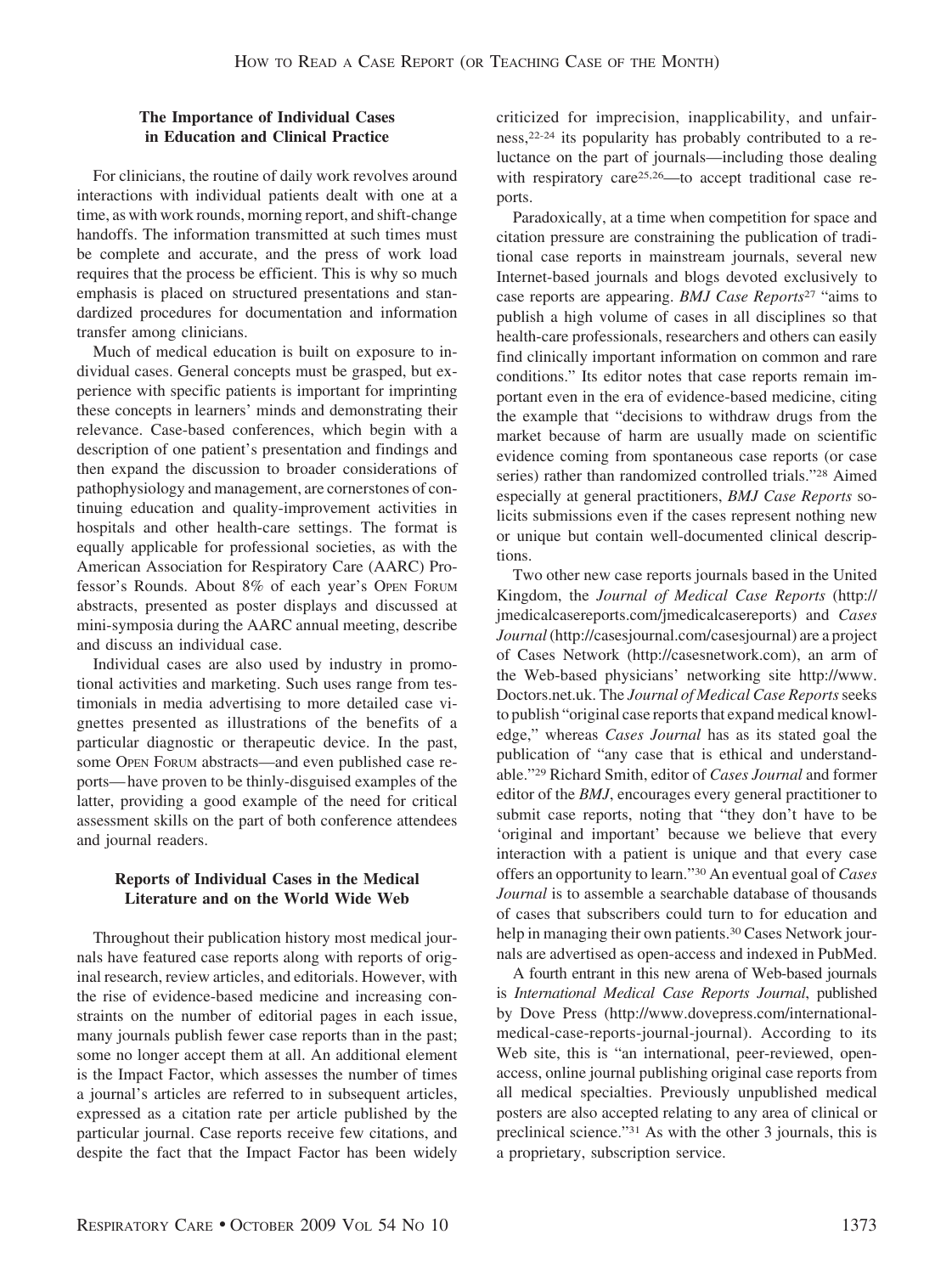

Fig. 1. Schematic diagram of the way in which a case report contributes to scientific knowledge. Careful documentation of what happened in the case in question can lead to the generation of a hypothesis about causation or appropriate intervention, which in turn can be investigated using the scientific method.

In addition to these sources, and farther still from the traditional medical journal at the periphery of scholarly publishing, are blogs inviting clinicians to post patient case histories, supporting images, and other data. At least one of these is operated as a "guess the diagnosis" quiz. Such sites are operated by individuals, tend not to be affiliated with professional organizations or academic institutions, and generally mention neither peer review nor informed consent. The proliferation of these sites as well as other new publications, both on the Internet and elsewhere, emphasizes the importance of critical reading on the part of anyone who accesses them.

#### **The Case Report as a Vehicle for Documenting New Knowledge**

A well-documented account of something not previously reported in the literature can be a useful contribution.3 In his monograph on writing and publishing in the health sciences, Huth<sup>32</sup> lists 4 types of cases that may constitute worthwhile contributions to the medical literature:

- A unique case that may represent a previously unknown syndrome or disease
- A case with the previously unreported association of 2 distinct diseases, suggesting a possible relationship between them
- An "outlier" with features strikingly outside the realm of what is usually seen with a particular disease
- An unexpected response or course suggesting a previously unrecognized therapeutic or adverse effect of intervention

To the above, for the purposes of RESPIRATORY CARE, might be added documentation of<sup>3</sup>:



Fig. 2. How the observation and documentation of an individual case can lead ultimately to changes in practice. Although it is possible to speculate about mechanisms and the potential for broader application of what happened in a single case, justification for changing the future care of patients requires many more steps and substantially higher levels of evidence than can be derived from that one experience.

- A previously unreported finding in a rare condition that suggests a possible pathogenetic mechanism
- Demonstration in a patient of a phenomenon or response to intervention that was previously demonstrated only in animal models
- A new manifestation or finding, or clearer demonstration of a known feature of a disease, using a new technology or method
- Demonstration, by means of modern technology, of known physiologic principles through the findings in a patient with a rare condition
- A clinically important hazard or potential problem associated with the use of a diagnostic or therapeutic device

Case reports are well suited for hypothesis generation (Fig. 1). That is, careful documentation of a previously unrecognized phenomenon, association, or event can guide an investigator in designing further research to determine whether that single observation can be generalized to other circumstances or used in patient management. However, recalling that anecdotal observation, particularly of a single case, constitutes the lowest level of evidence in the hierarchy of evidence-based medicine,<sup>2</sup> case reports should not be used as justification for introducing or changing therapy. That demands higher levels of evidence,<sup>3</sup> which may start with bench or physiologic studies but generally requires one or more clinical trials, as well as assessment of their applicability to the specific clinical setting (Fig. 2).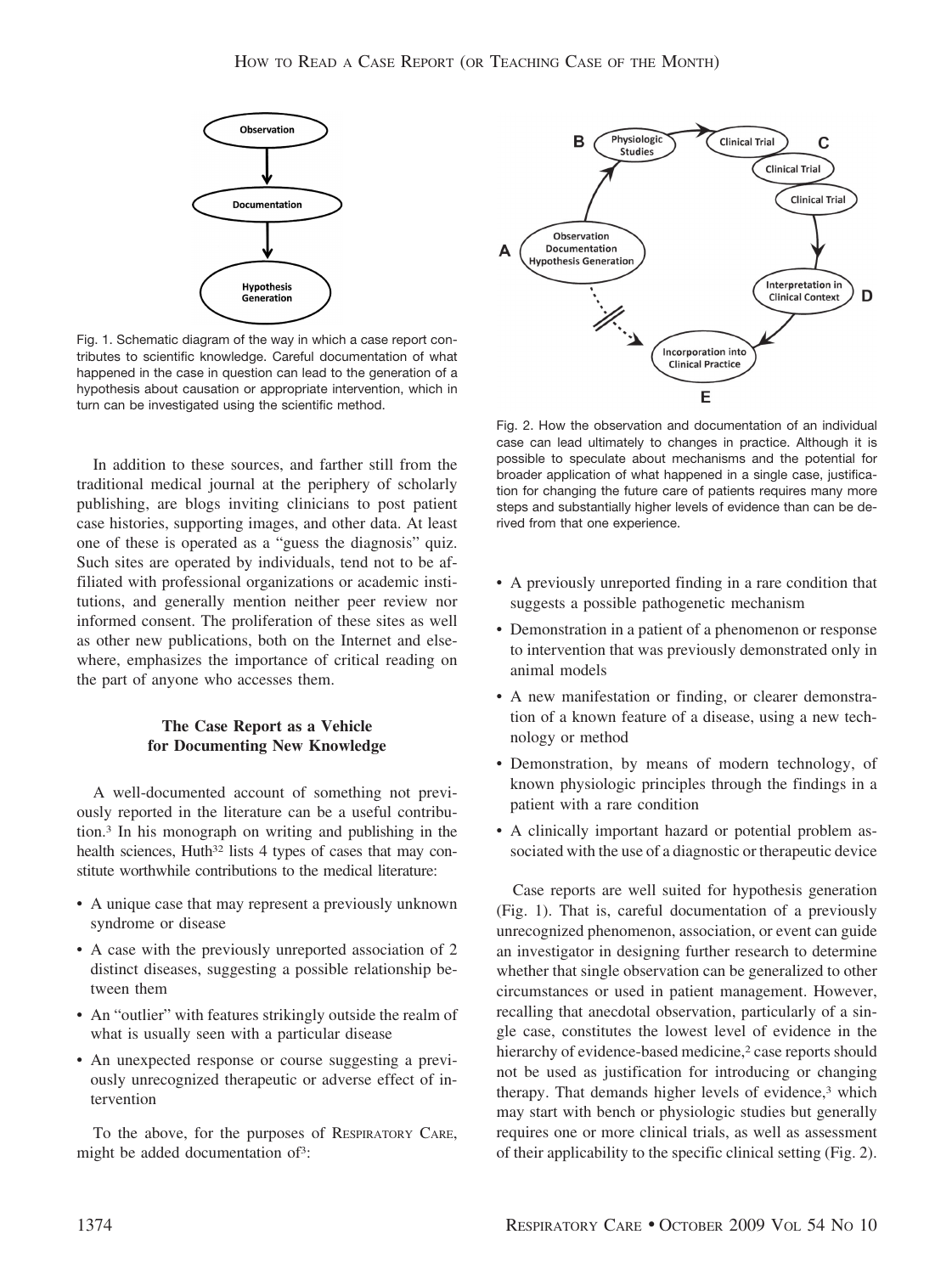Table 1. Evaluating the Validity and Educational Value of a Case Report

General Does the diagnosis satisfy accepted criteria, and are sufficient data provided to assure this? If the report emphasizes a new observation, manifestation, intervention, or outcome, is sufficient information provided to convince the reader that it has not previously been reported? Is a convincing case made that the features or events described were actually due to the condition or intervention under discussion? Is enough detail provided so that the reader would be able to recognize and diagnose a similar case? Title Is it clear and easy to understand? Does it accurately represent the report's contents and focus? Abstract Does it provide an accurate capsule of what was unique or especially instructive about the case and why it was published? Does it agree completely with the body of the text? Is everything in the abstract included in the report itself? Introduction\* Does it indicate specifically what the report is about and why it is important? Does it adequately define and describe the entities to be discussed? Does it make the temporal, geographic, and clinical context of the report clear? Are all acronyms or new terms defined? Is it focused and concise? Case Description Does it provide a clear picture of the patient's presentation and condition? Are the clinical setting, practice context, and other background information sufficiently complete so that the case's relevance to the reader's own practice can be determined? If appropriate, is it clear that informed consent was obtained from the patient? If the report describes new, experimental, or unapproved interventions, is there evidence of appropriate institutional notification and approval? Are the events and findings described in strict chronological order? Were the reported observations and measurements recorded at the time of the events described rather than on retrospective chart review? Are the nature and results of procedures and test results clear and appropriately referenced to normal findings? Are all the abnormalities described in the case description explained? Tables Are the tables clear and easy to understand? Are all the variables, time intervals, and other information pertinent to the case included? Is all the information included in the tables necessary? Are units and normal ranges provided as needed? Figures Are the included images the ones best suited to the case, rather than what just happened to be available? Do the figures add to the report rather than duplicating information in the text or tables? Are the figures of optimal magnification, resolution, and/or contrast, and appropriately cropped, for communicating what is intended? Are the findings in the images made clear to the reader, including the use of arrows and labeling as appropriate? Would inclusion of alternative or additional images have improved the clarity or teaching value of the report? Do the legends make clear what the figures show? Discussion Is there a clear statement of what is important about this case and why it was reported? Is everything in this section necessary and relevant to the case? If the case is atypical or if there are unexpected features, are these explained? If there are missing features or the included information is incomplete, is this acknowledged and explained? Are the conclusions and recommendations made appropriately constrained and justifiable from the information presented? Has the author avoided unwarranted extrapolation and generalization? References Does it appear that the author's review of the literature was complete? Is the reader directed to accessible sources for more comprehensive information on the subject of the report? Are key original descriptions or essential prior reports included? Are only directly relevant references included? Are citations to obscure, outdated, or inaccessible sources avoided? \* Content may vary with format, as with case reports presented as unknowns in some journals.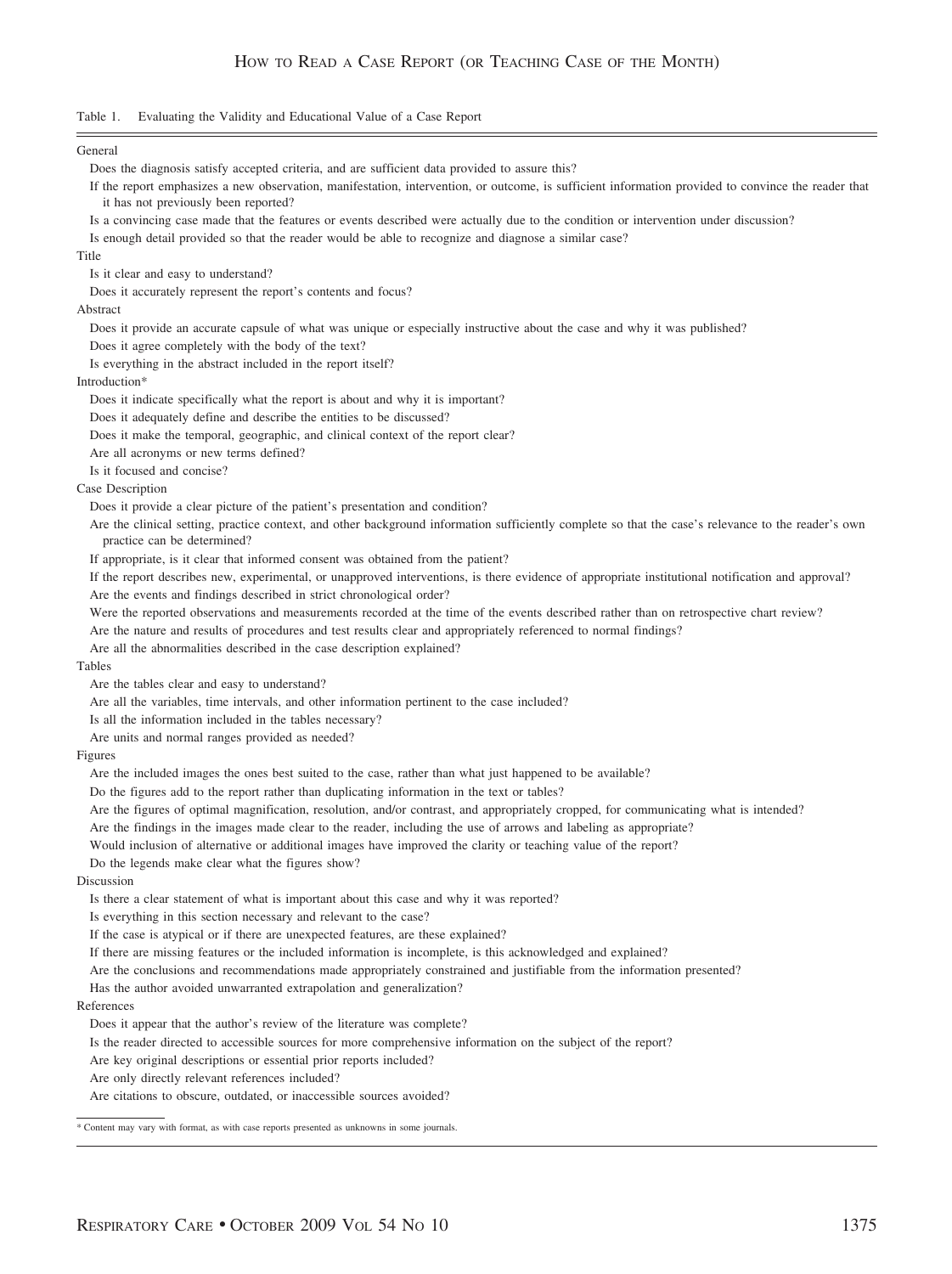Table 2. Special Considerations in Assessing a Case Report Involving a New Intervention or Use of a New Device

Is an adequate case made that it was necessary? No comparable approved intervention or device available Usual interventions inappropriate or unsuccessful

Physiologic and/or clinical need for additional intervention demonstrated

- Is it described in sufficient detail so that the reader could recognize the need and duplicate what the author did?
- Is enough information provided to convince the reader that the observed changes or events were due to the intervention or device in question, and not to physiologic variation, the natural course of disease, or some other intervention?

Is appropriate attention given to the potential down sides? Patient and/or environmental safety

Adverse effects

Patient discomfort

Cost implications



Fig. 3. Conceptual scheme for evaluating the quality of a case report. Assignment of scores in each of the 5 component domains is described in Table 3. Reports scoring 9 or 10 points are likely to be valid and worthwhile contributions to the literature; a score of 6 – 8 suggests that the reader should be cautious about the validity and/or clinical value of the report; reports scoring 5 points or less are of great concern with respect to the 5 domains shown in the figure and should not be published.

#### **The Case Report as a Teaching Exercise**

While it would be a mistake to base the assessment and management of future patients on what happened in a single instance, an individual case may serve as the starting point for a valuable teaching exercise. Many journals regularly feature case-based topic reviews and educational features. Familiar examples are the Case

Records of the Massachusetts General Hospital in the *New England Journal of Medicine*, several features in *JAMA*, and *Chest*'s "Pulmonary and Critical Care Pearls." In RESPIRATORY CARE, the analogous feature is the "Teaching Case of the Month,"33 presenting exceptionally well characterized examples of conditions, findings, or responses to intervention that serve as starting points for concise discussions of the teaching points they raise.

Prior to publication, case reports submitted to RESPIRATORY CARE undergo rigorous peer review. Typically, 3 external referees evaluate the manuscript once the editor determines that it is potentially worthy of publication in terms of subject, format, and various technical matters. The reviewers provide expert analysis and, if eventual acceptability for publication seems feasible, they recommend that the author consider making specific changes aimed at improving the manuscript. One or more rounds of revision and reevaluation follow; almost never is a submitted case report accepted "as is." Nevertheless, despite the quality safeguards implicit in this sequence, the peer review process is not perfect, in this or any other journal. Reports that are inaccurate, interpreted wrongly, or biased in important ways do find their way into the medical literature. As a result, it behooves the reader to approach each published case report objectively and with a degree of skepticism. The following discussion describes what to look for in reading a case report, and provides an assessment scheme for judging its validity and potential worth as an educational exercise.

#### **Evaluating the Validity and Educational Value of a Case Report**

Table 1 lists a series of questions for a reader to ask about a case report, whether it describes something new or is presented as a teaching exercise. After a few general considerations, each section of the report is examined in turn, including its tables and figures. The questions are mainly the same ones asked by the Journal's editor in deciding whether to accept and publish the manuscript. Some of them are technical and relate to how well the article is written. Most, however, deal with the accuracy and believability of the observations described, and how reasonably the author has interpreted these in light of previous knowledge.

Reports dealing with a diagnostic or therapeutic intervention deserve special consideration by the reader, particularly if a commercial device is involved (Table 2). If the developer or manufacturer of a product or device was involved in any aspect of the case report, assuring objectivity and completeness of its contents can be challenging. It is especially important that the experience reported in this specific instance not be used to generalize broadly with respect to use of the device or procedure in other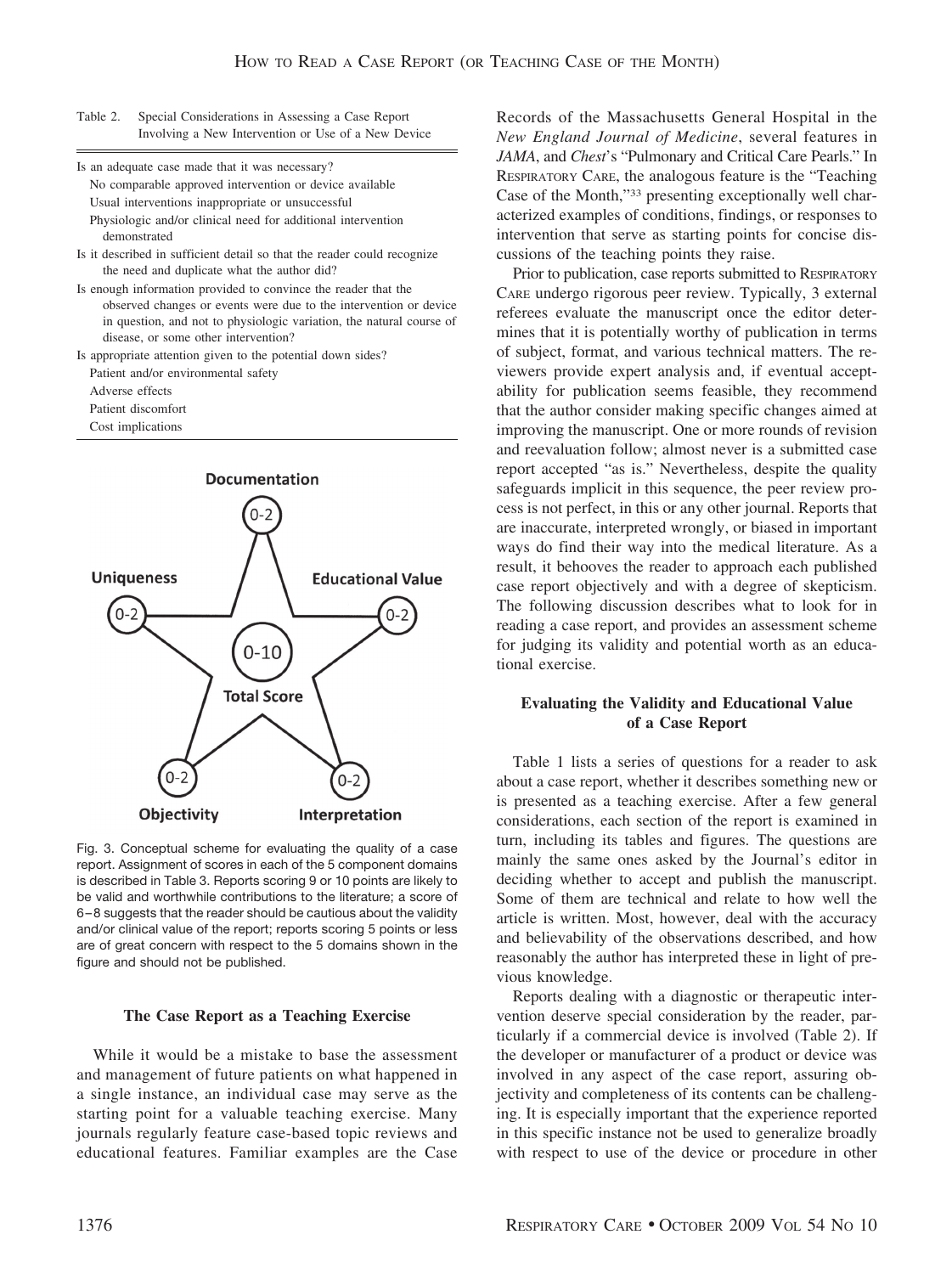## HOW TO READ A CASE REPORT (OR TEACHING CASE OF THE MONTH)

|  |  |  | Table 3. Evaluation of a Case Report According to the 5-Component Scheme Shown in Figure 3 |
|--|--|--|--------------------------------------------------------------------------------------------|
|  |  |  |                                                                                            |

| Component         | Points           | Criteria                                                                                                                                                                                                                                                                                                                                                                                                                                                                           |  |
|-------------------|------------------|------------------------------------------------------------------------------------------------------------------------------------------------------------------------------------------------------------------------------------------------------------------------------------------------------------------------------------------------------------------------------------------------------------------------------------------------------------------------------------|--|
| Documentation     | $\mathfrak{2}$   | Complete, accurate, appropriate: everything needed to demonstrate that case is what the author<br>contends it is, including appropriate diagnostic tests, physiologic data, and images; no coexisting<br>conditions or manifestations casting doubt on diagnosis, attribution of findings, or reasons for<br>observed events; appropriate citation of references for case documentation                                                                                            |  |
|                   | 1                | Most usual criteria for diagnosis, manifestations, or outcome are fulfilled, although confirmatory or<br>additionally instructive data/images not included; case is apparently as the author claims,<br>although additional documentation would strengthen it; references appropriate but suboptimal                                                                                                                                                                               |  |
|                   | $\boldsymbol{0}$ | Insufficient data provided to be certain that the reported findings, phenomena, or events were due<br>to claimed mechanism and not something else; other explanations not adequately excluded;<br>incomplete references for documentation                                                                                                                                                                                                                                          |  |
| Uniqueness        | $\overline{c}$   | Satisfactory demonstration that the illness, manifestation, finding, complication, course, or<br>intervention described has not previously been reported; appropriate citation of references to<br>support uniqueness                                                                                                                                                                                                                                                              |  |
|                   | $\mathbf{1}$     | Although previously reported in the literature, this is the first report in this field or in this journal;<br>references cited to substantiate this                                                                                                                                                                                                                                                                                                                                |  |
|                   | $\mathbf{0}$     | Subject of report has previously been documented in this field or in this journal; potential<br>uniqueness cannot be determined from report                                                                                                                                                                                                                                                                                                                                        |  |
| Educational value | $\overline{c}$   | Case described exactly fulfills accepted definition and/or description, without missing or atypical<br>features; case is sufficiently "classic" or typical that reader could use it as a template for the<br>future with respect to the condition or point under discussion; case and discussion facilitate<br>comprehension and appreciation of topic; references complete, appropriately recent, and<br>accessible, providing opportunity for further learning on topic          |  |
|                   | $\mathbf{1}$     | Case has general attributes of claimed entity or occurrence, but with missing, atypical, or<br>contradictory features rendering it less than a "classic" example; incomplete discussion of topic<br>for optimal instructional benefit in allotted space; references less than ideal                                                                                                                                                                                                |  |
|                   | $\boldsymbol{0}$ | Case is sufficiently incomplete or atypical that generalization to other cases could be confusing or<br>misleading; case lacks important aspects of "classic" description of entity under discussion;<br>instructional content weak or very incomplete; references incomplete, irrelevant, outdated, or<br>inaccessible                                                                                                                                                            |  |
| Objectivity       | $\overline{c}$   | Data complete, contemporaneous, and presented in format appropriate for setting; no evidence of<br>selective data presentation or emphasis; absent or atypical features identified and explained;<br>possible alternative diagnoses or explanations listed and discussed; citation of alternative or<br>contradictory sources provided if warranted; no evidence of author advocacy or bias related to<br>conflict of interest                                                     |  |
|                   | $\mathbf{1}$     | Data presented in appropriate format but with uncertain completeness, timing or selection;<br>evidence of subjectivity or selectivity in presentation of case; discussion presented such that<br>incomplete or atypical features or alternative explanations are omitted or deemphasized; undue<br>emphasis on references supporting author's position                                                                                                                             |  |
|                   | $\boldsymbol{0}$ | Selective presentation of data; evidence of author bias in favor of claimed diagnosis, event,<br>intervention, or commercial product, with insufficient presentation of inconsistent, or<br>contradictory material; inadequate presentation and consideration of alternative explanations or<br>approaches; only references supporting author's position are cited                                                                                                                 |  |
| Interpretation    | $\overline{c}$   | Conclusions and recommendations conservative, restricted to those consistent with and supported<br>by evidence presented, and appropriately linked to cited literature; if reporting something new,<br>acknowledgement by author of limitations of individual case and need for additional evidence;<br>any conjectures about mechanisms or implications for therapy clearly identified as such;<br>avoidance of general clinical recommendations extending beyond context of case |  |
|                   | 1                | Some conclusions overstep the data presented, although general clinical recommendations based on<br>this case are avoided; incomplete linkage of presented data to literature                                                                                                                                                                                                                                                                                                      |  |
|                   | $\boldsymbol{0}$ | Extrapolation of conclusions about mechanisms or interventions well beyond the data presented;<br>literature citation in support of conclusions biased and/or incomplete; statement of general<br>recommendations for patient management or use of therapy, clinical approach, or commercial<br>product based solely on this case                                                                                                                                                  |  |

Implications of total score:

6–8: reader should be cautious about validity and clinical value of report 5 or less: report is of insufficient quality for publication

<sup>9–10:</sup> report is likely to be a worthwhile contribution to the literature